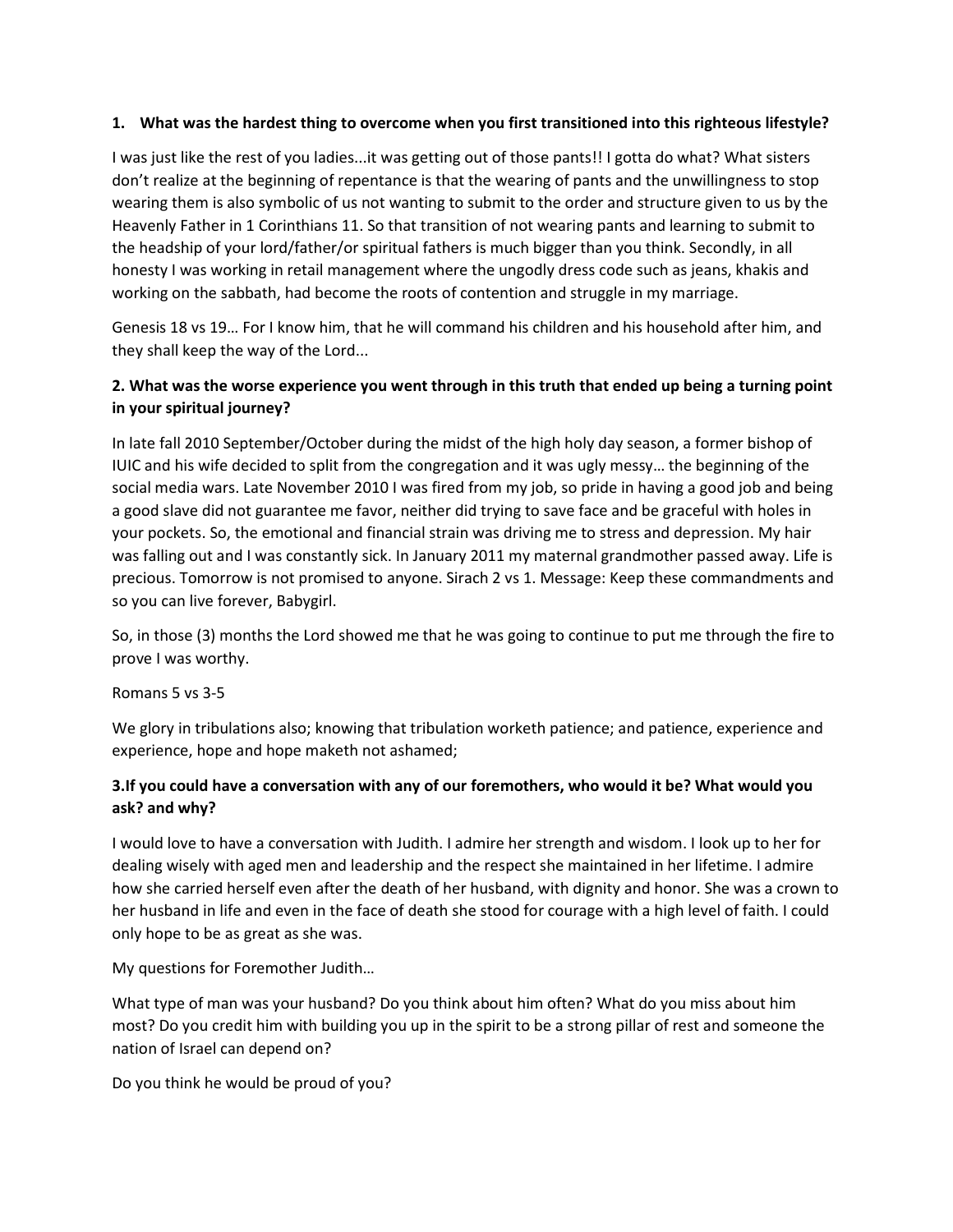What was your maids name? How did you come to trust and love each other in the face of life and death?

What was the last thing you thought of when you cut Holofernes head off and the deed was done?

I can only imagine the smells of war, blood, sweat and the armies around and about, what was that experience like and how did you keep your composure during such tension?

When you were approaching the gates of Israel, sister was you screaming, was your knees buckling: at any time was you like really scared?

Ancient beauty tips (all of them) and the secret to ageing gracefully please!!!

### 4. Was there ever a time that your faith was shaken to the point of falling out this truth?

Marriage problems, problems 1234 and some more, lord have mercy it was a mess!!!

1 Corinthians 7 vs 28 ...nevertheless such shall have trouble in the flesh

When my daughter was born, (she's 18 now) so this is almost 2 decades ago I was struggling as a wife and mother but really just when I thought I was just beginning to figure out this thing...bam - more drama!!

My parents understood we kept the commandments we don't celebrate worldly holidays, birthdays, and keep the sabbath...ok check, I got this so I thought. They asked the bishop could they have a baby shower for me and their granddaughter. Ok check, bishop approves. Because I no longer fellowship with anyone in the family, they were making a big family reunion out of it…. on a Sunday, no unclean foods check, invitations go out check check... rent the catering hall out check check ...less than a week before the party. He tells me that I can't have no baby shower and that date is a new moon...and that the new moon is a sabbath. To tell my parents event cancelled and he would give them back all the money…. I was furious, and embarrassed. I left with a month-old baby and our 5-year-old son to my parents' house. Bishop called me and told me I love you, but I don't love you more than the Lord. I had to make a decision. Live the rest of my life without my husband and tell my children their father is not around because mommy chose to have a baby shower or keep the commandments. So really was a baby shower and material possessions worth more than my marriage. Clearly not, I was angry and made the decision to reconcile with my husband. I love this man but there were some rough days.

Many of you have to make tough choices as well, choose your spouse. Value your marriage.

## 5. When did you realize your God -given gift of mentoring sisters in this truth?

My very first Daughters of Sarah meeting was in August 2010 in the basement of our house. It was an endeavor to keep the peace and bring about unity of the sisterhood. Some chose not to come, and those that did can remember the struggle and how far we have come. The vision for the DOS website came to be while I was unemployed, and began to embrace my own journey, and acknowledging areas I needed to improve upon. I wanted to help sisters avoid making the same mistakes I did, to learn from them and to celebrate our successes and along the way I discovered my passion and purpose. I've watched it grow from a scrapbook of ideas to changing women's lives and the feedback has been tremendously rewarding.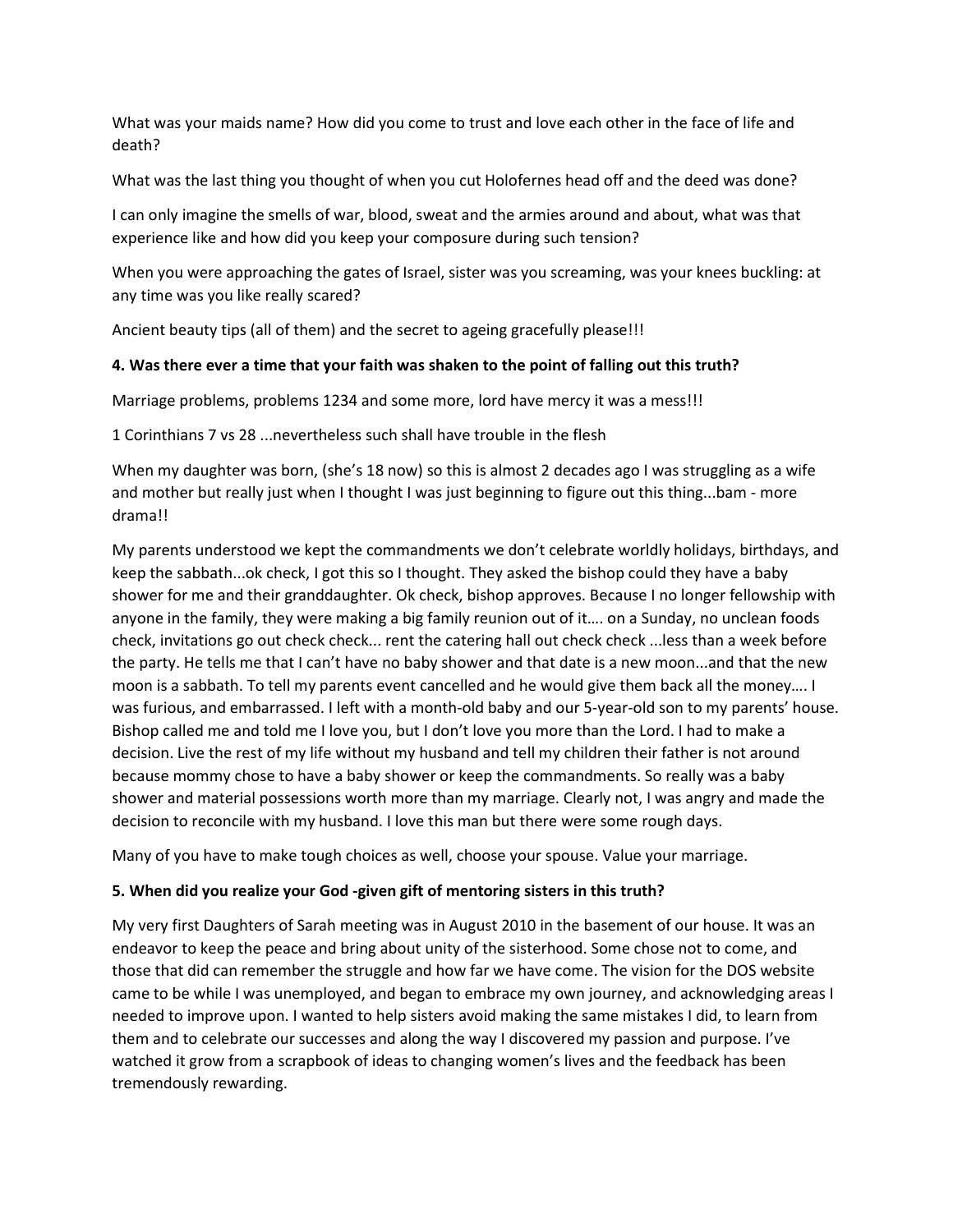Sirach 33 vs 17...consider that I labored not for myself only but for all them that seek learning

## 6. Do you ever feel overwhelmed as the bishop's wife? How do you overcome stress as a role model for the Daughters of Sarah?

It is a high honor to be the bishop's wife, but along with that comes a lot of responsibility. There is a lot of scrutiny from members in the flock and those outside. And the haters...they motivate me to be great. I have the full-time job of being my lords pillar of rest, wife, mother and maintaining full time employment outside the home. The struggle is real. The bishop has high standards and it's never good enough and he is always pushing me to be better. I found a coffee mug that says " My secret is I pray " I have accepted that I need the Father to help me get through this life and the stresses that come with it and I use the power of prayer to get through the toughest times.

Luke 12 vs 48 ...to whomever much is given much is required

Sirach 7 vs 26

Hast thou a wife after thy mind? forsake her not; but give not thyself over to a light woman

### 7. Describe what you did to overcome your first 'frenemy' experience in this truth?

Let it go…. sure, is going to sting, but like any wound it will heal, deep cuts will leave a scar. As long as you keep picking at a wound the longer it takes to heal. Stop going over it in your mind, stop feeding those demons… the outcome is still the same. Forgiveness does not mean that you are denying the offense. It happened. Let it go sis. This too shall surely pass.

I learned a valuable lesson about betrayal and deceit that shaped me into the woman I am today. The pain of betrayal and the power of forgiveness is a force in itself. To ability to forgive allows you to blossom and grow and move on from what hurt you...Nobody is going to get away with evil….you're upset because you want judgement now- You want them to feel as bad as you do now. The Most High got you…. believe that. People can pretend very well, and can hate you secretly on a level you never knew you were on. It is this emotional scar that has reminded me always to be kind and compassionate, to treat people how you want to be treated. I've learned what and how people think of you negatively is their problem not yours and it's a reflection of insecurities, low self-esteem, personal failures and quite often a lack of faith. I found strength and courage in that experience that I never knew I had and I thank her for that.

I thank her for making my real friends step they game up in my time of need.

I thank her for being an example of what a friend is NOT to be, so that the Lord could show me my potential on how to be a good one and what I will no longer tolerate.

I thank her for giving me a chance to prove what a good marriage looks like on the inside and not only on the outside

I thank her for that pain that proved that submission to your husband is righteous power

I value friendship now; I understand that everyone does not deserve a seat in my inner circle.